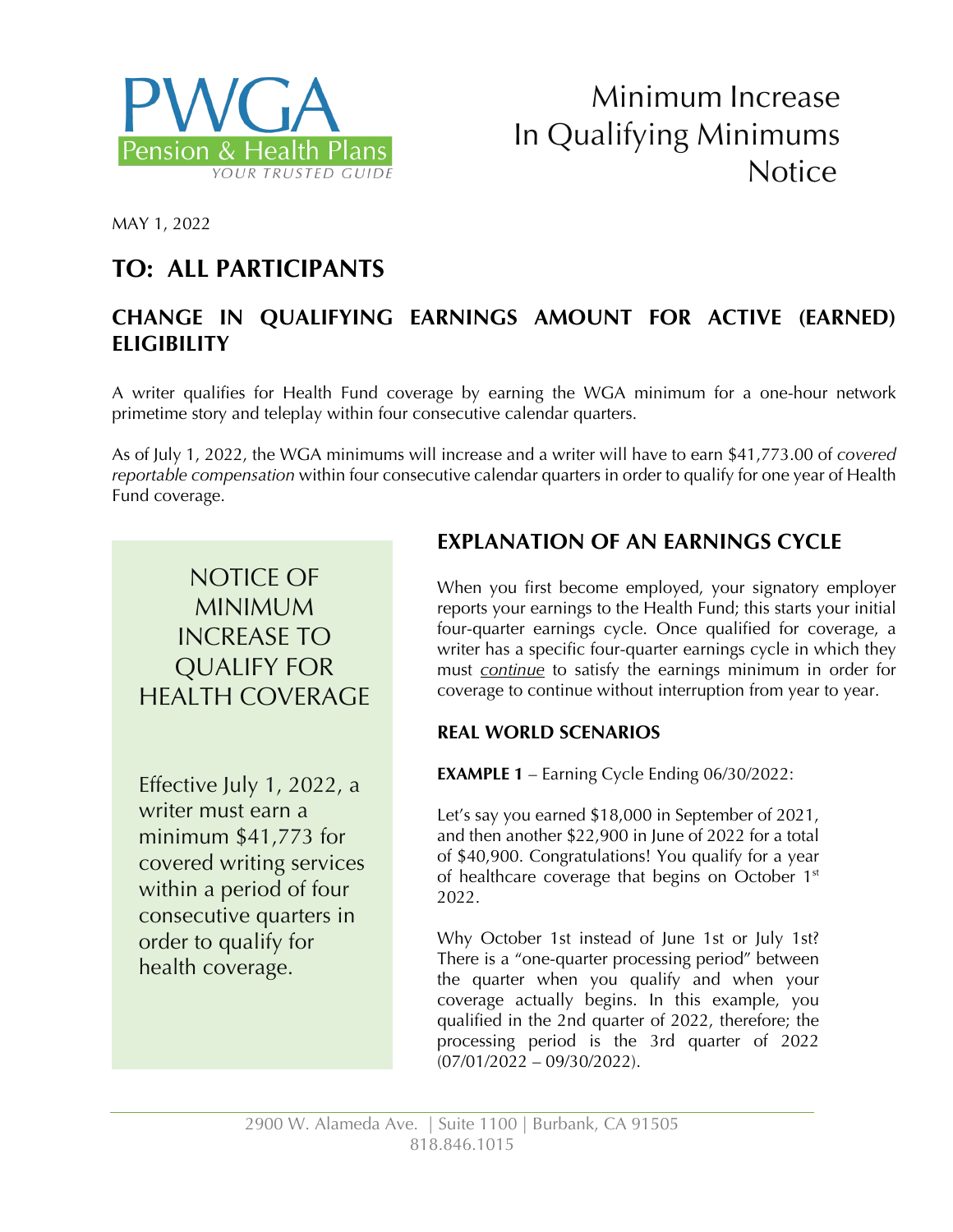

# Minimum Increase In Qualifying Minimums Notice

**EXAMPLE 2** – Earning Cycle Ending 9/30/22 (new minimum is applicable):

What happens if you earn \$18,000 in October of 2021, and then earn an additional \$22,900 on July 10, 2022? The \$40,900 would no longer be enough to qualify for Health Fund coverage because on July 1, 2022, the minimum increases to \$41,773. If you had earned the additional \$22,900 by June 30, 2022, you would have qualified because you would have met the minimum the day before the earnings minimum went up.

If you then earn an additional \$873.00 in the 3<sup>rd</sup> quarter (7/1/23 to 9/30/23), you would qualify for coverage based on the new earnings minimum of \$41,773, the "processing quarter" would be the  $4<sup>th</sup>$  quarter (10/1/22 to 12/31/22), and your Health Fund coverage would begin on January 1, 2023 and last for one year.

The chart below shows how the Health Fund coverage qualification rules are applied and how coverage is earned based on the new earnings minimum effective July 1, 2022:

| Quarter<br>Earnings<br>Minimum<br>is satisfied:        | Amount<br>required<br>to qualify | Processing<br>Quarter: | Coverage<br>Begins: | Coverage<br>Ends: | Earnings<br>Cycle for<br>next year of<br>coverage: |
|--------------------------------------------------------|----------------------------------|------------------------|---------------------|-------------------|----------------------------------------------------|
| 3rd quarter 2022<br>$(7/1/22 - 9/30/22)$               | \$41,773                         | 4th quarter<br>2022    | 1/1/2023            | 12/31/2023        | 10/1/2022 to<br>9/30/2023                          |
| 4 <sup>th</sup> quarter 2022<br>$(10/1/22 - 12/31/22)$ | \$41,773                         | $1st$ quarter<br>2023  | 4/1/2023            | 3/31/2024         | $1/1/2023$ to<br>12/31/2023                        |
| $1st$ quarter 2023<br>$(1/1/23 - 3/31/23)$             | \$41,773                         | $2nd$ quarter<br>2023  | 7/1/2023            | 6/30/2024         | $4/1/2023$ to<br>3/31/2024                         |
| $2nd$ quarter 2023<br>$(4/1/23 - 6/30/23)$             | \$41,773                         | $3rd$ quarter<br>2023  | 10/1/2023           | 9/30/2024         | 7/1/2023 to<br>6/30/2024                           |

Please note that if you have reached the ceiling on a project (\$250,000) or received compensation that is not subject to reporting, these earnings may not be applicable to Health Fund eligibility.

Non-reportable compensation includes the following items: 1) Excerpt payments, 2) Royalties, 3) Character payments, 4) Options, 5) Late fees, 6) Expenses, 7) Theatrical residuals, 8) Over-ceiling TV residuals, 9) Separated rights payments, 10) Publication fees, and 11) Amounts over the weekly staff, 14K and 14E2 minimums (unless otherwise contracted). A detailed summary of what is and is not *covered reportable compensation* can be found on our website at:

https://wgaplans.org/contributions/forms/Reportable\_Summary\_Schedule.pdf

For a one-hour daytime serial program, if you are a writer of thirteen (13) breakdowns during one thirteen-week cycle, who has been paid a total of less than \$41,773 you may still be eligible to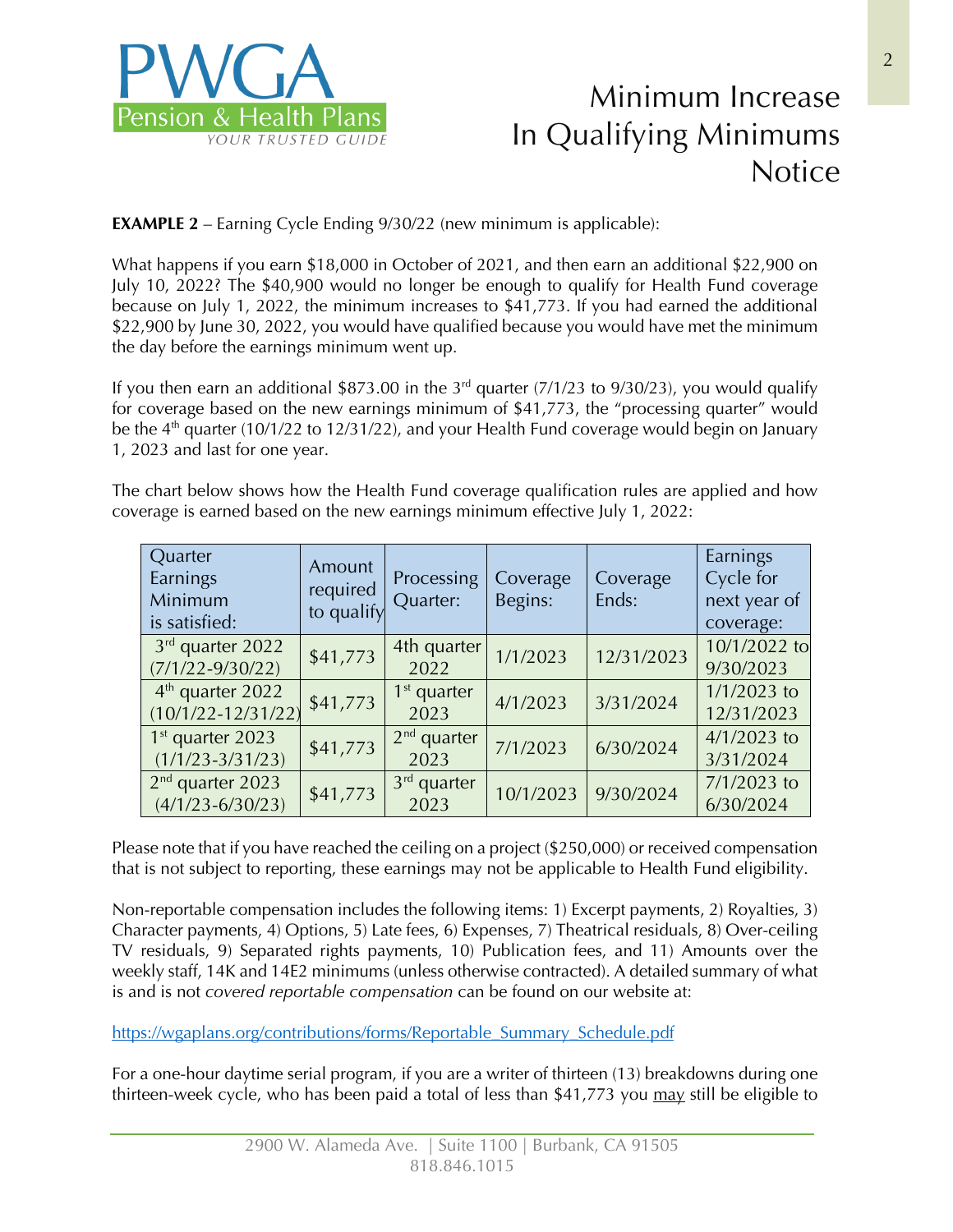

# Minimum Increase In Qualifying Minimums **Notice**

receive one year's Health Fund eligibility. Please call the Employer Compliance Department at the Administrative office for details.

Should you have any questions or concerns, we encourage you to contact the Eligibility Department at the Administrative Office so that we may assist you. We are here to be your trusted guide.

Sincerely,

*BOARD OF DIRECTORS/TRUSTEES*